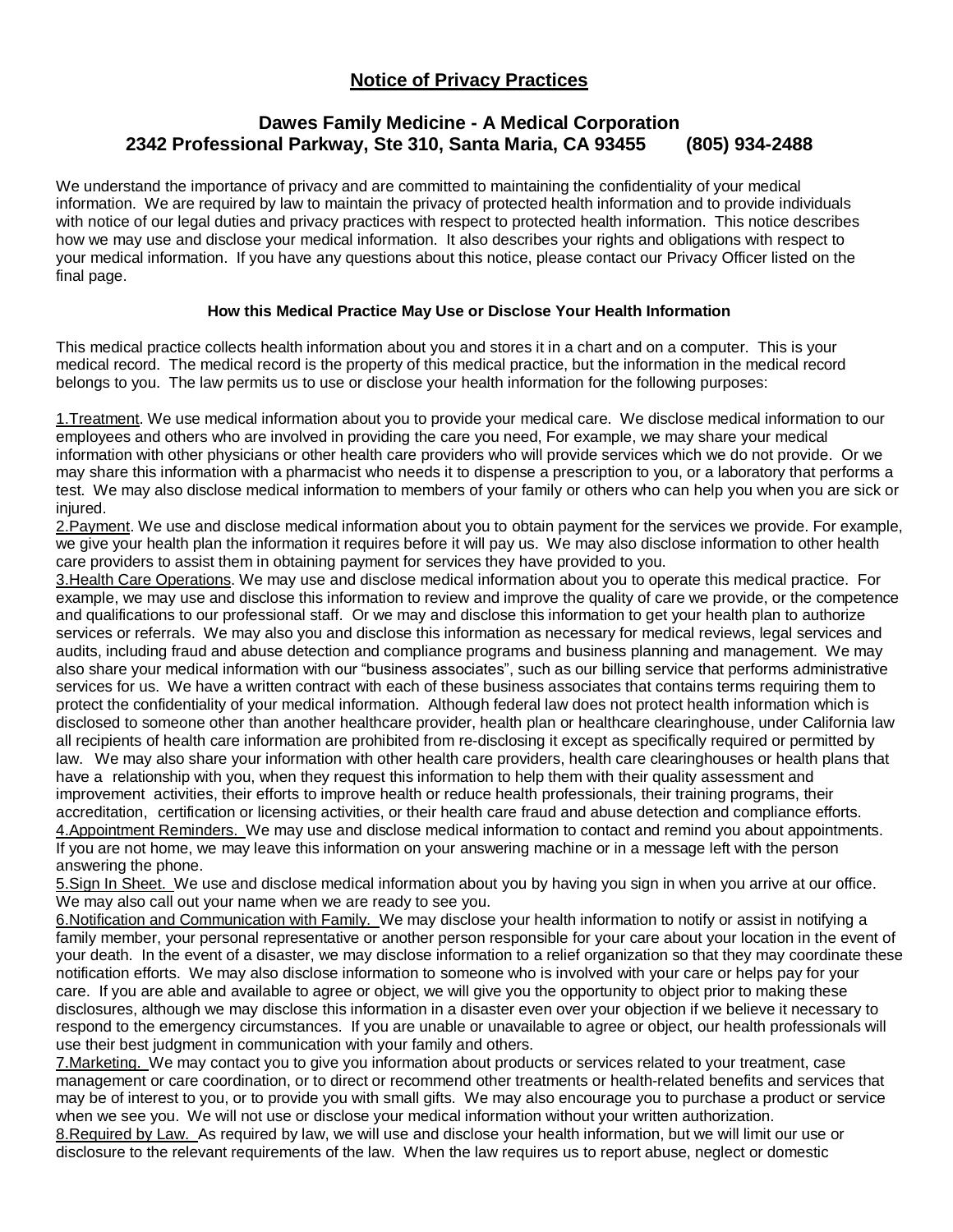violence, or respond to judicial or administrative proceedings, or to law enforcement officials, we will further comply with the requirement set forth below concerning those activities.

9.Public Health. We may, and are sometimes required by law to disclose your health information to public health authorities for purposes related to: preventing or controlling disease, injury or disability; reporting child, elder or dependent adult abuse or neglect; reporting domestic violence; reporting to the Food and Drug Administration problems with products and reactions to medications; and reporting disease or infection exposure. When we report suspected elder or dependent adult abuse or domestic violence, we will inform you or your personal representative promptly unless in our best professional judgment, we believe the notification would place you at risk of serious harm or would require informing a personal representative we believe is responsible for the abuse or harm.

10.Health Oversight Activities. We may, and are sometimes required by law to disclose your health information to health oversight agencies during the course of audits, investigations, inspections, licensure and other proceedings, subject to the limitations imposed by Federal and California law.

11.Judicial and administrative Proceeding. We may, and are sometimes required by law, to disclose your health information in the course of any administrative or judicial proceeding to the extent expressly authorized by a court or administrative o r d e r . We may also disclose information about you in response to a subpoena, discovery request or other lawful process if reasonable efforts have been made to notify you of the request and your have not objected, or if your objections have been resolved by a court or administrative order.

12. Law enforcement. We may, and are sometimes required by law, to disclose your health information to a law enforcement official for purposes such as identifying or locating a suspect, fugitive, material witness or missing person, complying with a court order, warrant, grand jury subpoena and other law enforcement purposes.

13. Coroners. We may, and are often required by law, to disclose your health information to coroners in connection with investigations of deaths.

14.Organ or Tissue Donation. We may disclose your health information to organizations involved in procuring, banking or transplanting organs and tissues.

15.Public Safety. We may, and are sometimes required by law, to disclose your health information to appropriate persons in order to prevent or lessen a serious and imminent threat to the health or safety of a particular person or the general public. 16.Specialized Government Functions. We may disclose your health information for military or national security purposes or to correctional institutions or law enforcement officers that have you in their lawful custody.

17.Workers' Compensation. We may disclose your health information as necessary to comply with workers' compensation laws. For example, to the extent your care is covered by Worker's Compensation, we will make periodic reports to your employer about your condition. We are also required by law to report cases of occupational injury or occupational illness so the employer of Workers' Compensation insurer.

18.Change of Ownership. In the event that this medical practice is sold or merged with another organization, your health information/record will become the property of the new owner, although you will maintain the right to request that copies of your health information be transferred to another physician or medical group.

### **When This Medical Practice May Not Use or Disclose Your Health Information**

Except as described in the Notice of Privacy Practices, this medical practice will not use or disclose health information which identifies you without your written authorization. If you do authorize this medical practice to use or disclose your health information for another purpose, you may revoke your authorization in writing at any time.

### **Your Health Information Rights**

1.Right to Request Special Privacy Protections. You have the right to request restrictions on certain uses and disclosures of your health information, by written request specifying what information you want to limit and what limitations on our use or disclosure of that information you wish to have imposed.

2. Right to Request Confidential Communication. You have the right to request that you receive your health information in a specific way or at a specific location. For example, you may ask that we send information to a particular e-mail account or to your work address. We will comply with all reasonable requests submitted in writing which specify how or where you wish to receive these communications.

3.Right to Inspect and Copy. You have the right to inspect and copy your health information, with limited exceptions. To access your medical information, you must submit a written request detailing what information you want access to and whether you want to inspect it or get a copy of it. We will charge a reasonable fee, as allowed by California law. We may deny your request under limited circumstances. If we deny your request to access your child's records because we believe allowing access would be reasonably likely to cause substantial harm to your child, you will have a right to appeal our decision. If we deny your request to access your psychotherapy notes, you will have the right to have them transferred to another mental health professional.

4. Right to Amend or Supplement. You have the right to request that we amend your health information that you believe is incorrect or incomplete. You must make a request to amend in writing, and include the reasons you believe the information is inaccurate or incomplete. We are not required to change your health information, and will provide you with information about this medical practice's denial and how you can disagree with the denial. We may deny your request if we do not have